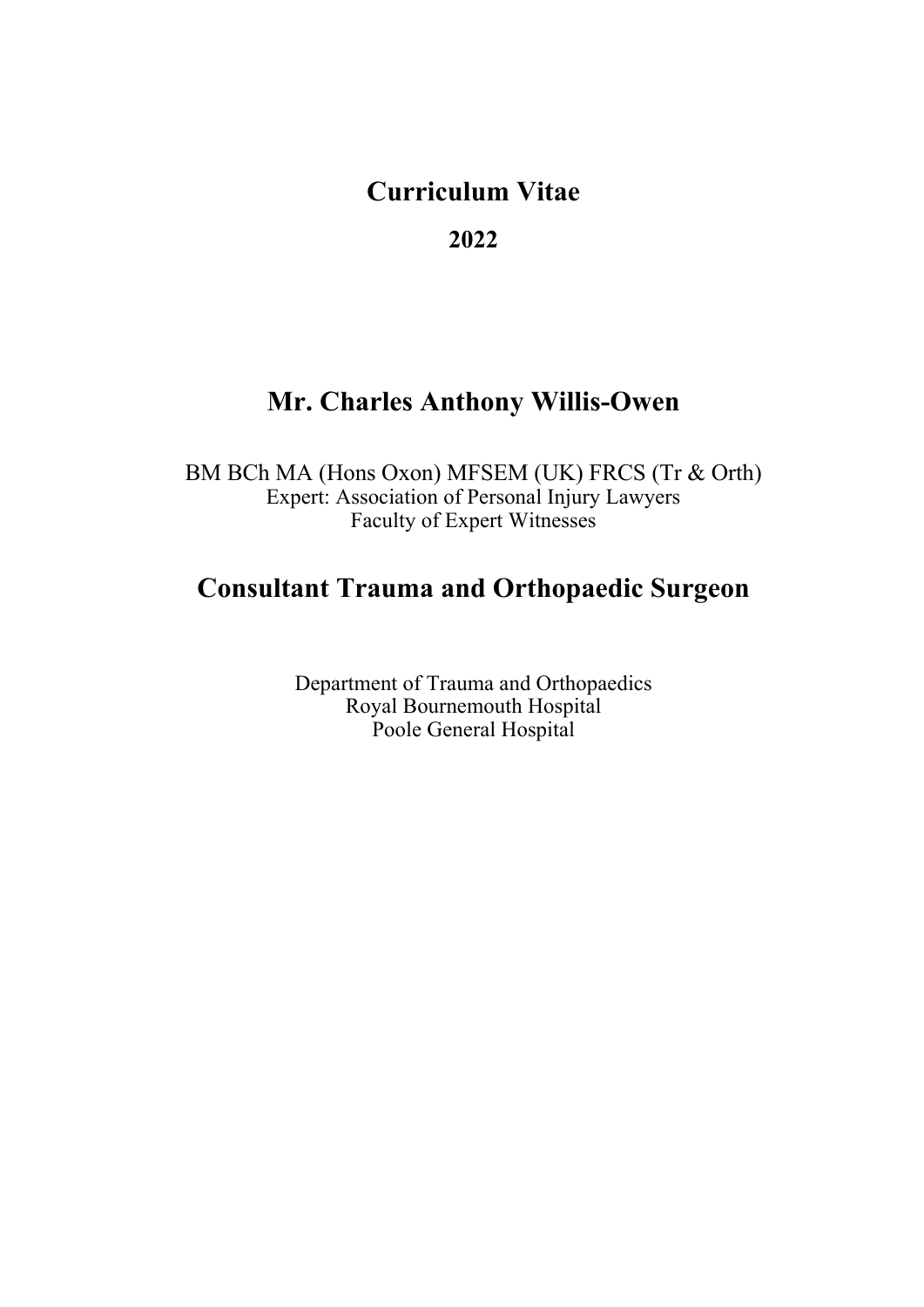| <b>Personal Details</b> |                                                                                                                          |                                     |                                   |
|-------------------------|--------------------------------------------------------------------------------------------------------------------------|-------------------------------------|-----------------------------------|
| <b>Address</b>          | 23 Pearce Avenue<br>Poole                                                                                                | Date of birth<br><b>GMC</b> status. | $7th$ May 1976<br>Full specialist |
|                         | <b>BH14 8EG</b>                                                                                                          | GMC No.                             | registration<br>4731210           |
| Email                   | $\frac{appointments(a)$ willis-<br>owen.co.uk                                                                            | RCS No.<br>Indemnity                | 1002236<br>Themis                 |
| Web                     | www.sportsorthopaedicspecialist.co.uk                                                                                    |                                     |                                   |
| <b>Education</b>        | Jesus College, Oxford / Oxford University Medical School (1994-2000)<br>Steyning Grammar School, West Sussex (1989-1994) |                                     |                                   |

# **Current appointment**

## **Consultant in Trauma and Orthopaedics, Royal Bournemouth and Christchurch NHS Trust**

I am Trauma and Orthopaedic Consultant providing trauma services to Poole General Hospital and elective services at the Royal Bournemouth Hospital. My areas of specialist interest include all aspects of trauma surgery, knee arthroplasty (conservative, primary and revision) arthroscopy, cruciate ligament reconstruction and sports surgery. My medicolegal interests include tibial plateau fractures, amputation and necrotizing fasciitis. I retain an active involvement in teaching and research and continue to publish research findings in the international medical literature and present worldwide.

## **Medico-legal experience**

I produce approximately 100 medico-legal reports per year for both personal injury and clinical negligence. I have been doing so since 2013 and have produced about 900 reports to date. Reports are approximately 90% claimant, 10% defendant. I am a registered Expert with the Association of Personal Injury Lawyers (APIL) and a member of the Faculty of Expert Witnesses. I have attended Coroners Courts, GMC hearings and Criminal Court as an expert witness and material witness. I am very familiar with joint discussions and the preparation of joint statements. I regularly complete specific training with regards to medico-legal reporting and regularly engage in peer review of my work to ensure high standards are maintained. I enjoy high levels of repeat instruction and long-term professional relationships with a number of highlevel firms. I have a particular reputation for cases involving cycling injuries and knee injuries.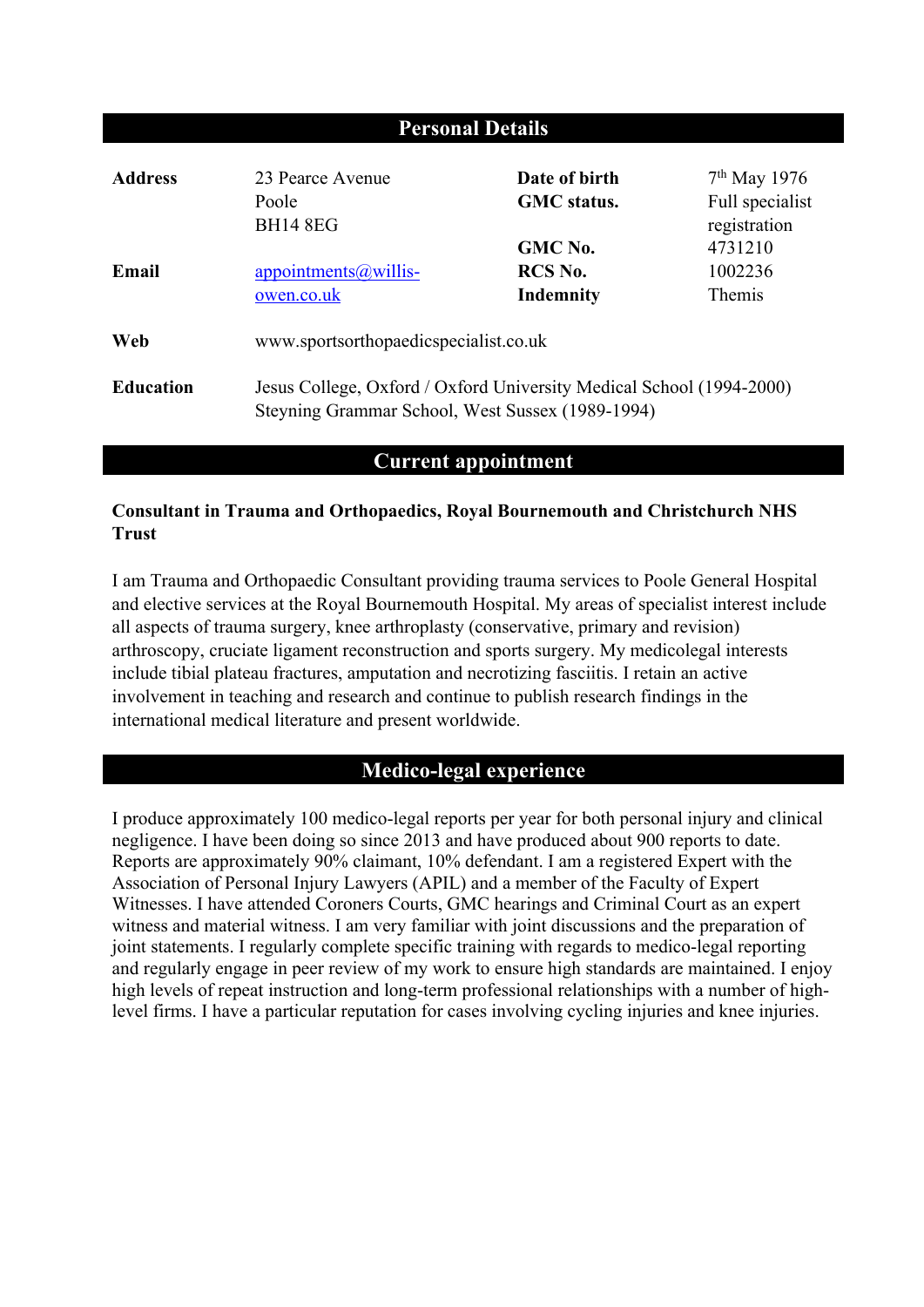# **Qualifications**

| <b>Qualifications</b> |                                                             |  |
|-----------------------|-------------------------------------------------------------|--|
| 2008                  | FRCS (Tr & Orth) England                                    |  |
| 2007                  | MFSEM(UK)                                                   |  |
| 2004                  | <b>MRCS</b> England                                         |  |
| 2003                  | Master of Arts (Hons) Physiological sciences (Hons)(Oxon)   |  |
| 2000                  | Bachelor of Medicine, Bachelor of Surgery (Oxon)            |  |
| 1997                  | Bachelor of Arts (Hons) Physiological Sciences (Hons)(Oxon) |  |
| 1997                  | Diploma in Sports Psychology                                |  |
|                       |                                                             |  |

#### **Research**

I have over 40 published papers. I have engaged in a variety of research ranging from basic science work, cost effectiveness studies, clinical outcome studies, to patient focused projects. I have published widely from letters to prospective studies. My publications have appeared in leading journals including BMJ, JBJS, Knee, BJHM and J Hosp Infect. Two of my publications have been independently nominated and accepted into the Faculty of 1000 (the 1000 most significant publications in medicine). I am a peer reviewer for a number of journals and an Editor for the World Journal of Orthopaedics and have been an invited expert for the NEJM.

I have presented my research findings widely to a variety of audiences world wide. I am confident providing authoritative information and fielding questions. My presentations have won numerous prizes.

#### **Selected Publications**

- 1. Anterior cruciate ligament reconstruction best practice: A review of graft choice. Shaerf DA, Pastides PS, Sarraf KM, **Willis-Owen** CA. World J Orthop. 2014 Jan 18;5(1):23-9. doi: 10.5312/wjo.v5.i1.23. eCollection 2014 Jan 18.
- 2. Trunnionosis: A pain in the neck. Pastides PS, Dodd M, Sarraf KM, **Willis-Owen CA** World J Orthop. 2013 Oct 18;4(4):161-6
- 3. Clinical outcomes of bilateral single-stage unicompartmental knee arthroplasty. Akhtar KS, Somashekar N, **Willis-Owen CA**, Houlihan-Burne DG Knee. 2014 Jan;21(1):310-4
- 4. Anterior cruciate ligament reconstruction with the ligament augmentation and reconstruction system: a systematic review. Newman SD, Atkinson HD, **Willis-Owen CA** Int Orthop. 2013 Feb;37(2):321-6.
- 5. A cheap and readily available assistant in hand surgery. Subramanian P, **Willis-Owen CA** Tech Hand Up Extrem Surg. 2012 Jun;16(2):62-3
- 6. Orthopaedic surgeons: as strong as an ox and almost twice as clever? Multicentre prospective comparative study.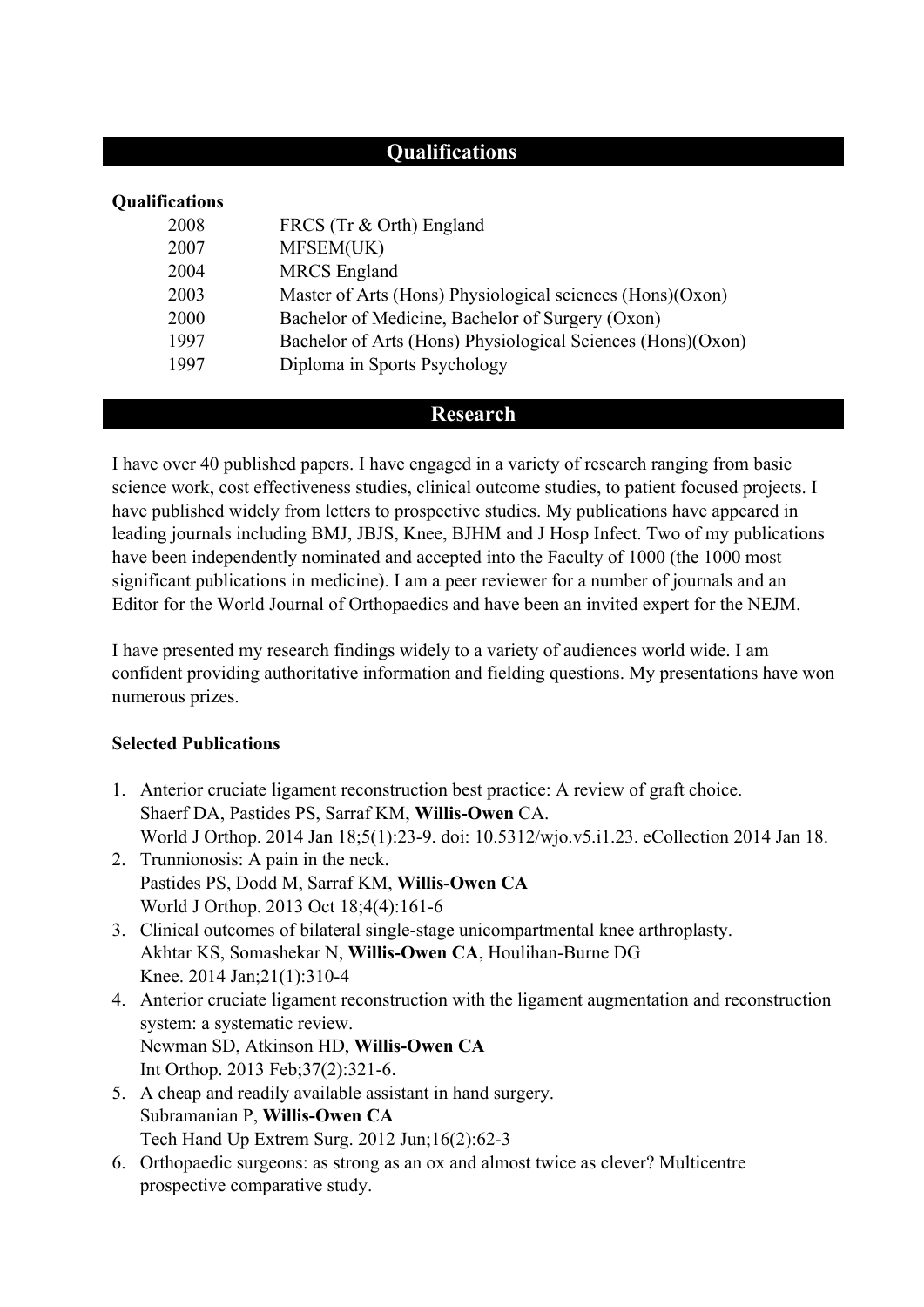Subramanian P, Kantharuban S, Subramanian V, Willis-Owen SA, **Willis-Owen CA** Christmas BMJ. 2011; 15;343:7506

7. Are current thrombo-embolic prophylaxis guidelines applicable to unicompartmental knee arthroplasty? **Willis-Owen CA**, Sarraf K, Martin A, Martin DK JBJS Br. 2011; 93(12):1617-1620 8. A new mode of early metallosis related failure in total knee arthroplasty. A report of 15 cases. **Willis-Owen CA**, Keene GC, Oakeshott RD J Bone Joint Surg Br. 2011; 93(2):205-9 9. Foot drop after total hip replacement secondary to vascular graft occlusion. **Willis-Owen CA**, Nishiwaki T, Spriggins A Hip Int. 2011 Jan 28. pii: 09EC442D-21D1-4174-AA7A-41200F4CF4E4. [Epub ahead of print] 10. Bare below the Elbows **Willis-Owen CA** Ann R Coll Surg Eng (Suppl) 2011;93:106 11. Long term benefit of computer-assisted surgical navigation in unicompartmental knee arthroplasty. Konyves A, **Willis-Owen CA**, Spriggins A Journal of Orthopaedic Surgery and Research. 2010; 31(5):94 12. Safety of Autologous Blood Transfusion Following Intraoperative Intraarticular Ropivacaine Anaesthesia Ieong E, Gordon D, **Willis-Owen C**, Somashekar N, Houlihan-Burne D International Journal of Surgery, Volume 8, Issue 7, 2010, Pages 526-527 13. Bilateral hip arthroplasty: Is 1-week staging the optimum strategy? Atkinson HD, Bailey CA, **Willis-Owen CA**, Oakeshott RD Journal of Orthopaedic Surgery and Research 2010; 5(1):84 14. Differences in hip morphology between the sexes in patients undergoing hip resurfacing. Atkinson HD, Johal KS, **Willis-Owen CA**, Zadow S, Oakeshott RD Journal of Orthopaedic Surgery and Research 2010; 5:76 15. Bilateral ganglion cysts of the cruciate ligaments. **Willis-Owen CA**, Konyves A, Martin DK Journal of Orthopaedic Surgery 2010; 18(2):251-3 16. Biomechanical testing of implant free wedge shaped bone block fixation for bone patellar tendon bone anterior cruciate ligament reconstruction in a bovine model. **Willis-Owen CA**, Hearn TC, Keene GC,Costi JJ Journal of Orthopaedic Surgery and Research 2010; 2(5):66 17. Bone mineral density in the femoral neck increases after hip resurfacing: A cohort with 5 year follow-up. **Willis-Owen CA**, Atkinson HD, Oakeshott RD International Orthopaedics. 2010 Aug 22. [Epub ahead of print] 18. The 'Missing Piece' Sign; Distant Migration of a Patellar Tendon Cerclage Wire. **Willis-Owen CA**, Crocker MJ, Martin DK Brit J Hosp Med. 2010 71(8): 470 – 471 19. An analysis of factors affecting the incidence of infection in lower limb arthroplasty in 5,277 cases.

**Willis-Owen CA**, Konyves A, Martin DK JBJS(Br) 2010;92-B:1128-33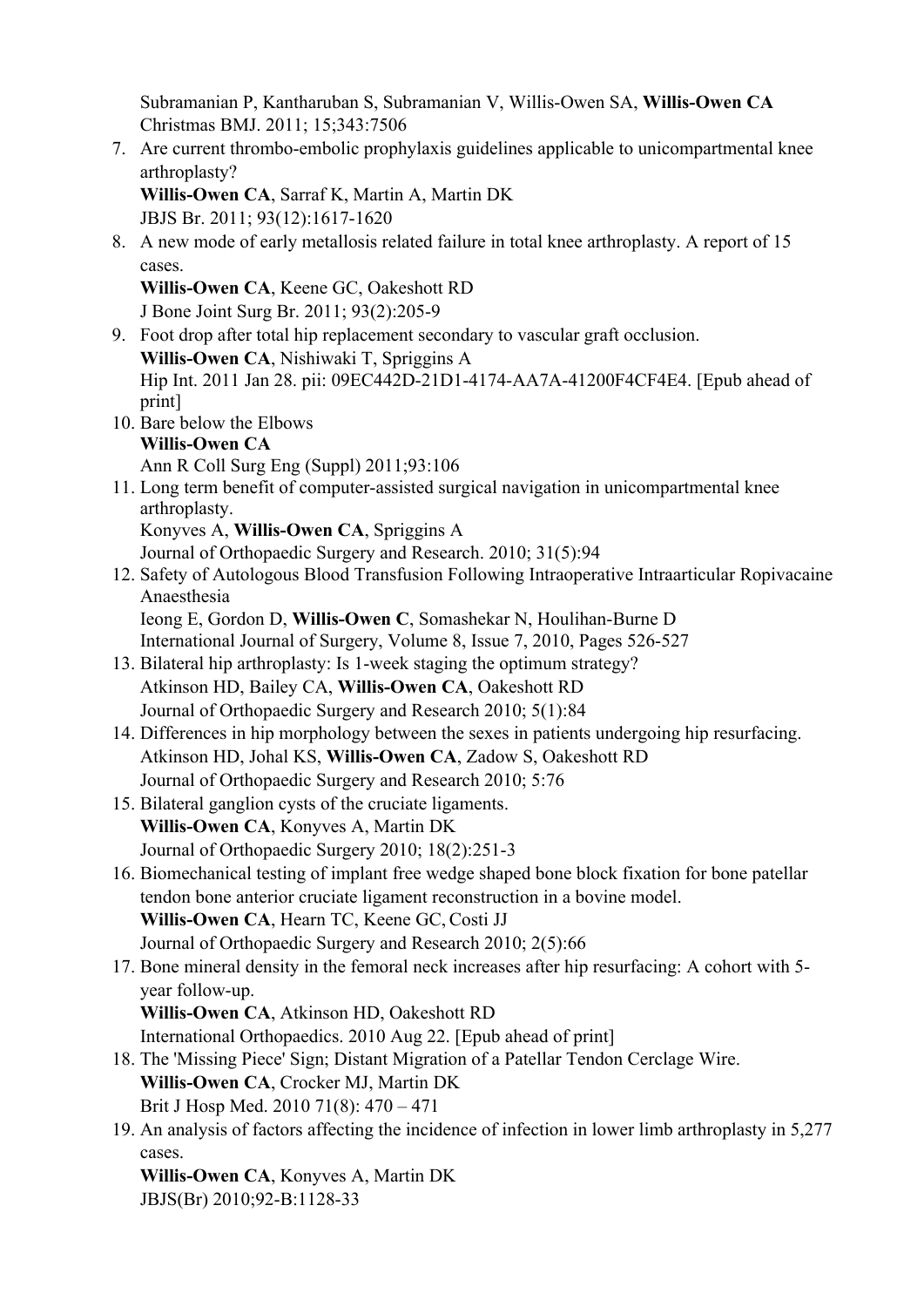- 20. Bare below the elbows; what do patients think? Subramanian P, **Willis-Owen CA**, Houlihan-Burne DG Ann R Coll Surg Engl(Suppl). 2010; 92:244-247
- 21. Do patients understand the changes in the way doctors dress? **Willis-Owen CA**, Subramanian P, Houlihan-Burne DG J Hosp Infect 2010 Jun;75(2):139-40
- 22. Effects of 'bare below the elbows' policy on hand contamination of 92 hospital doctors in a district general hospital. **Willis-Owen CA**, Subramanian P, Kumari P, Houlihan-Burne DG J Hosp Infect. 2010 Jun;75(2):116-9
- 23. Failure of Asnis III 5.0mm cannulated screw: a case report. Chen A, **Willis-Owen C**, Akhtar K and Kamineni S Cases J. 2010 Jan 7;3:9
- 24. Rare case of bilateral posterior fracture dislocation of the shoulders secondary to a syncopal episode. Sarraf KM, Sadri A, **Willis-Owen CA**
	- Orthop Traumatol Rehabil. 2009 Sep-Oct;11(5):480-5
- 25. Unicondylar knee arthroplasty in the UK National Health Service: an analysis of candidacy, outcome and cost efficacy.
	- **Willis-Owen CA**, Brust K, Alsop H, Miraldo M, Cobb JP Knee. 2009 Dec;16(6):473-8
- 26. Publish or perish: the cost of success. **Willis-Owen CA**
	- Ann R Coll Surg Engl(Suppl). 2009 Feb;91(2):70
- 27. Innovation in Surgery. **Willis-Owen CA** Ann R Coll Surg Engl. 2009 Jan;91(1):90
- 28. A deceptive MRI appearance of the medial meniscus in a 14 year old boy: a case report. Subramanian P, **Willis-Owen CA**, Houlihan-Burne DG Cases J. 2009 Jan 6;2(1):16
- 29. Movement artefact mimicking type 2 odontoid fracture on CT reconstructions. Crocker M , Matthews H, **Willis-Owen CA**, et al. Inj Extra. 2009 (40):63–64
- 30. Hepatic injury after costochondral separation in a rugby football player. **Willis-Owen CA**, Kemp SP, Thomas RD Clin J Sport Med. 2009 Jan;19(1):70-1
- 31. Total hip arthroplasty in Klippel-Trenaunay syndrome. **Willis-Owen CA**, Cobb JP Ann R Coll Surg Engl. 2008 Nov;90(8):W6-8
- 32. Bilateral femoral neck fractures due to transient osteoporosis of pregnancy: a case report. **Willis-Owen CA**, Daurka JS, Chen A, Lewis A Cases J. 2008 Aug 21;1(1):120
- 33. Surgeon case volume and anterior cruciate ligament reconstruction: Can low volume surgeons achieve acceptable results? **Willis-Owen CA**, Vaughan P, Dega R
	- Int J of Orthop Surg. 2008 (9):2
- 34. Coraco-clavicular sling for acromio-clavicular joint disruption. **Willis-Owen, CA**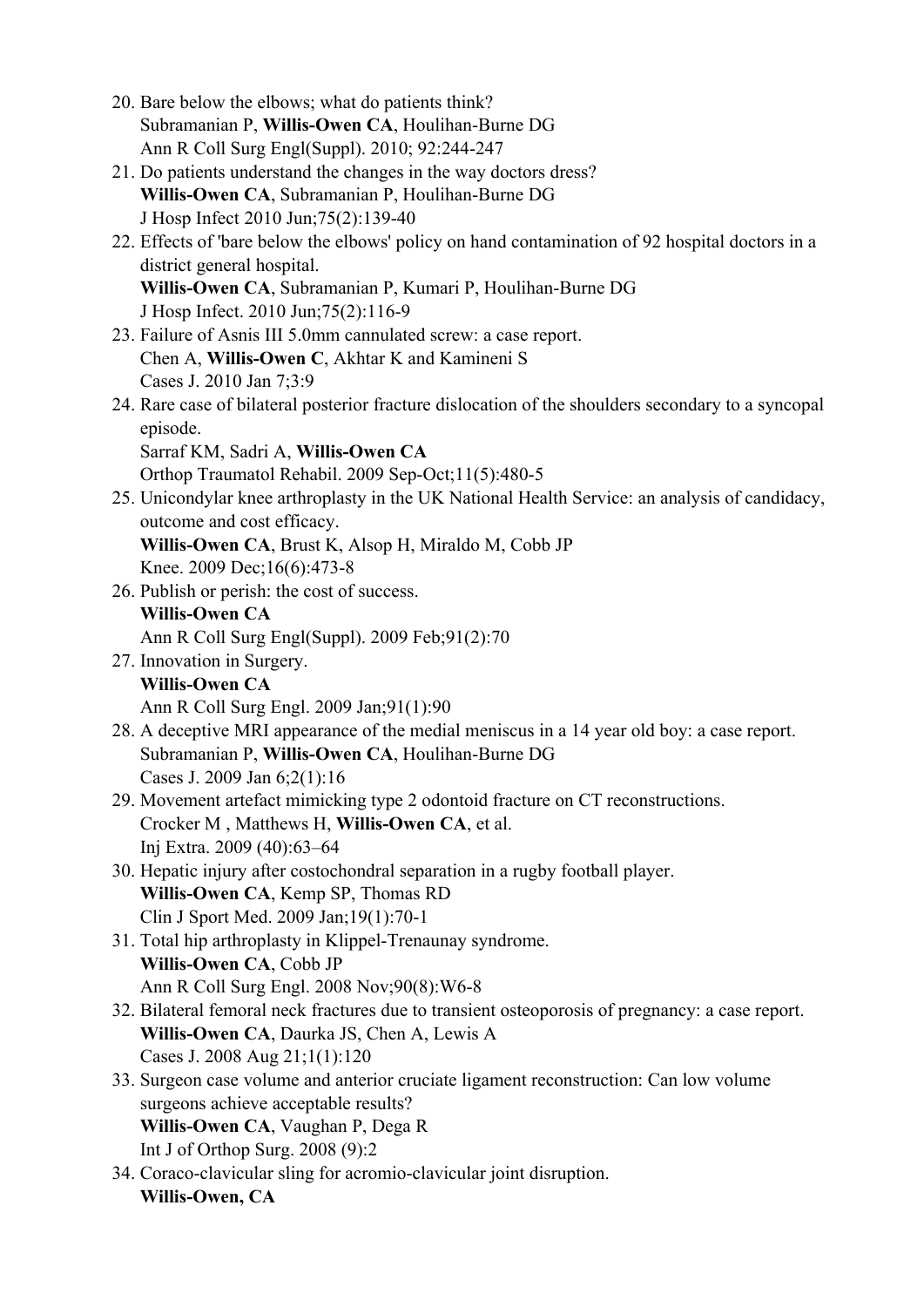Ann R Coll Surg Engl. 2008 90(1);78

- 35. Atopic dermatitis: insights from linkage overlap and disease co-morbidity. Willis-Owen SA, Morar N, **Willis-Owen CA**  Expert Rev Mol Med. 2007 ;9(9):1-13
- 36. A fail safe method of digital tourniquet. **Willis-Owen CA** Injury. 2004; 35(6): 635
- 37. Don't place all your trust in machines. **Willis-Owen CA** British Medical Journal. 2003; 327:1084
- 38. Visual temporal processing in adult dyslexics: Evidence for M Pathway dysfunction. Talcott JB, Hansen PC, **Willis-Owen CA**, McKinnell IW, Richardson AJ & Stein JF Neuro-ophthalmology. 1998; 20(4):187-201

#### **Selected Presentations**

#### **International**

- 1. A cost minimization analysis of knee arthroplasty using data from three national registries B Andrews, C Willis-Owen, Aqil A, Cobb JP AAOS 2013
- 2. Clinical outcomes of bilateral single-staged unicompartmental knee arthroplasty Akhtar K, Somashekar N, **Willis-Owen CA**, Houlihan-Burne D BOA 2012
- 3. Clinical and economic benefits of bilateral single-stage knee arthroplasty in an enhanced recovery setting Akhtar K, Somashekar N, **Willis-Owen CA**, Houlihan-Burne D Enhanced recovery summit 2012
- 4. LARS: The growing clinical evidence; an independent review. **Willis-Owen CA**
- The LARS masterclass Faculty member- Oxford- 2011 & 2012 5. A new mode of early metallosis related failure in total knee arthroplasty.
- **Willis-Owen CA**, Keene GC, Oakeshott RD
- The Australian Arthroplasty Association 2010. Hunter Valley, New South Wales. 6. An analysis of factors affecting the incidence of infection in lower limb arthroplasty in 5277 cases.

#### **Willis-Owen CA**, Martin DK

The Australian Arthroplasty Association 2010. Hunter Valley, New South Wales.

7. An analysis of factors affecting the incidence of infection in lower limb arthroplasty in 5277 cases.

## **Willis-Owen CA**, Martin DK

Australian Orthopaedic Association SA meeting 2010. Adelaide.

8. Long term benefit of computer-assisted surgical navigation in unicompartmental knee arthroplasty.

Konyves A, **Willis-Owen CA**, Spriggins A

Australian Orthopaedic Association SA meeting 2010. Adelaide.

9. Invited lecture: The Pathomechanics of Elbow injuries.

# **Willis-Owen CA**

The London Upper Limb meeting 2008. London.

- 10. Intra-bursal vs Inter-scalene Analgesia for Arthroscopic Shoulder Surgery. **Willis-Owen CA**, Dhotare S, Kamineni S
	- 21st meeting of SECEC September 2008. Bruges.